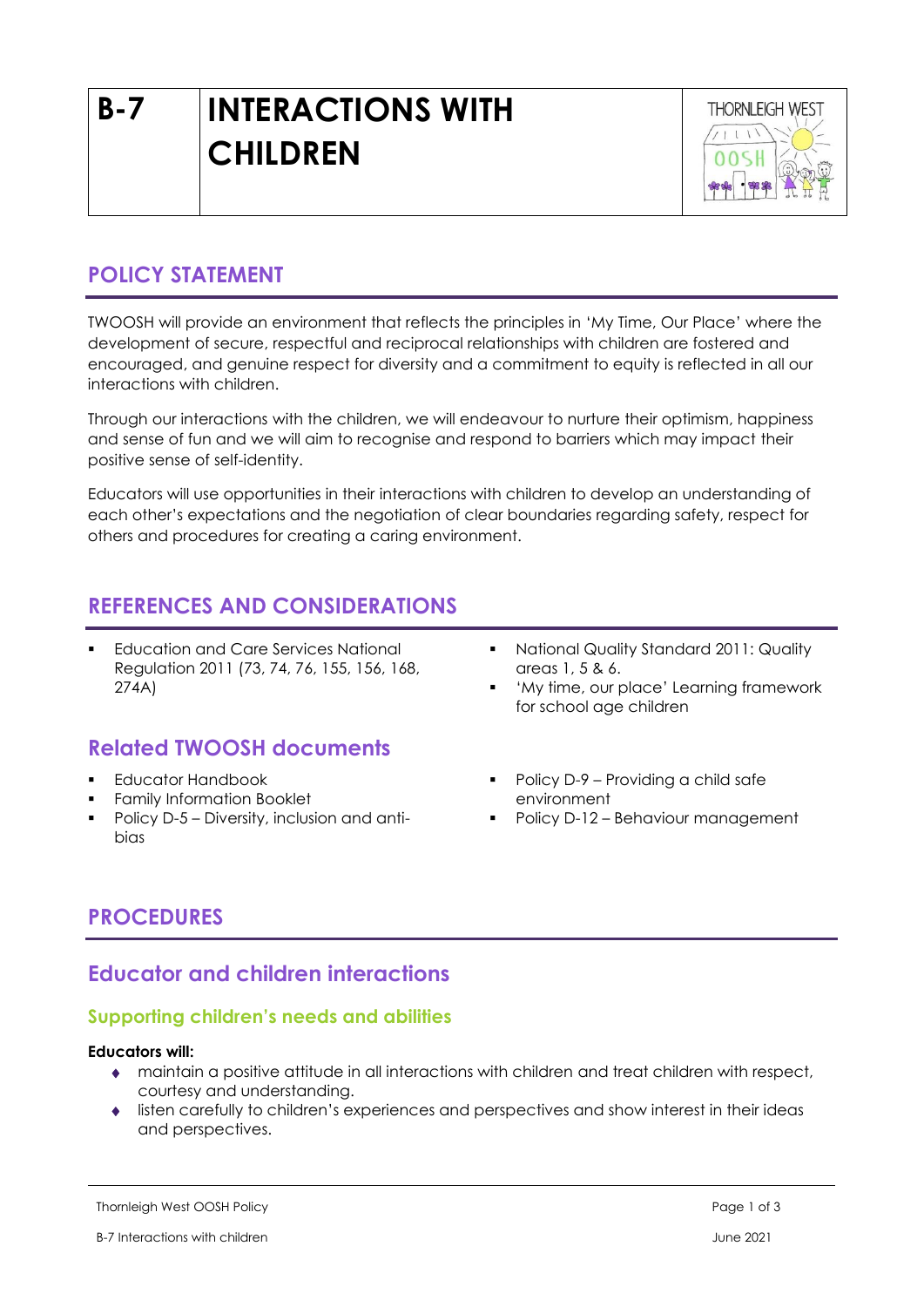- respect children as individuals and encourage each child to voice their opinions, concerns and ideas in a supportive forum that is free from stigma and bias.
- treat children equally regardless of race, cultural background, religion, sex or ability and ensure interactions between children and Educators exhibit this.
- support children in feeling confident in the environment by never using strategies such as shouting, threats of corporal punishment or the refusal of food or other basic needs.

### **Communicating with children**

#### **Educators will:**

- provide children with opportunities to interact and develop respectful and positive relationships with each other, Educators and visitors to TWOOSH.
- ensure that appropriate physical contact is maintained when comforting children, applying first aid, or ensuring safety such as holding hands, while maintaining respectful bodily space.
- identify when interactions with a child are not appropriate and refer to TWOOSH Policy D-9 to address these concerns.
- maintain defined boundaries in regards to appropriate behaviour with children and engagement with their families.
- sensitively manage children who are having difficulty conveying their message or managing their emotions and strive towards the goal of inclusivity for such children.
- ensure children understand what is being communicated to them during interactions and allow them time to question or respond.
- speak to children at their level and use voice intonations, facial expressions and body language to assist in conveying messages.
- engage in one-on-one conversations with all children and develop an understanding of their likes, dislikes and interests.
- collaborate with children regarding the daily routines and practices within TWOOSH, including programming of experiences in order to meet their individual needs, interests and abilities.

## **Providing a positive environment**

#### **Educators will:**

- organise environments and spaces that promote small and large group interactions and meaningful play and leisure.
- collaborate with children to develop a set of rules or boundaries to guide their behaviour within TWOOSH and discuss clear expectations and consequences of inappropriate behaviours.
- keep rules simple and only have a small number of concise rules that children understand, focusing on appreciating and caring for each other and the environment. All Educators, families and children will be made aware of the rules and the expected consequences. The rules will be clearly displayed and available in the Family Information Booklet.
- ensure that all Educators enforce the rules and consequences consistently at all times. Consequences will be relevant to the situation and never demeaning.
- follow up all issues that arise by discussing the situation with the child and strategising for better solutions in future issues.
- act as a positive role model for appropriate and expected behaviours in TWOOSH, being mindful of respectful language and tone.
- encourage and reward acceptable behaviour by giving praise and positive feedback to children as often as possible.
- focus on the behaviours being displayed and not the child displaying them.
- assist children in developing self-discipline skills and regulating their own behaviours by using simple conflict resolution skills, building self-reliance and self-esteem, role modelling and positive reinforcement.